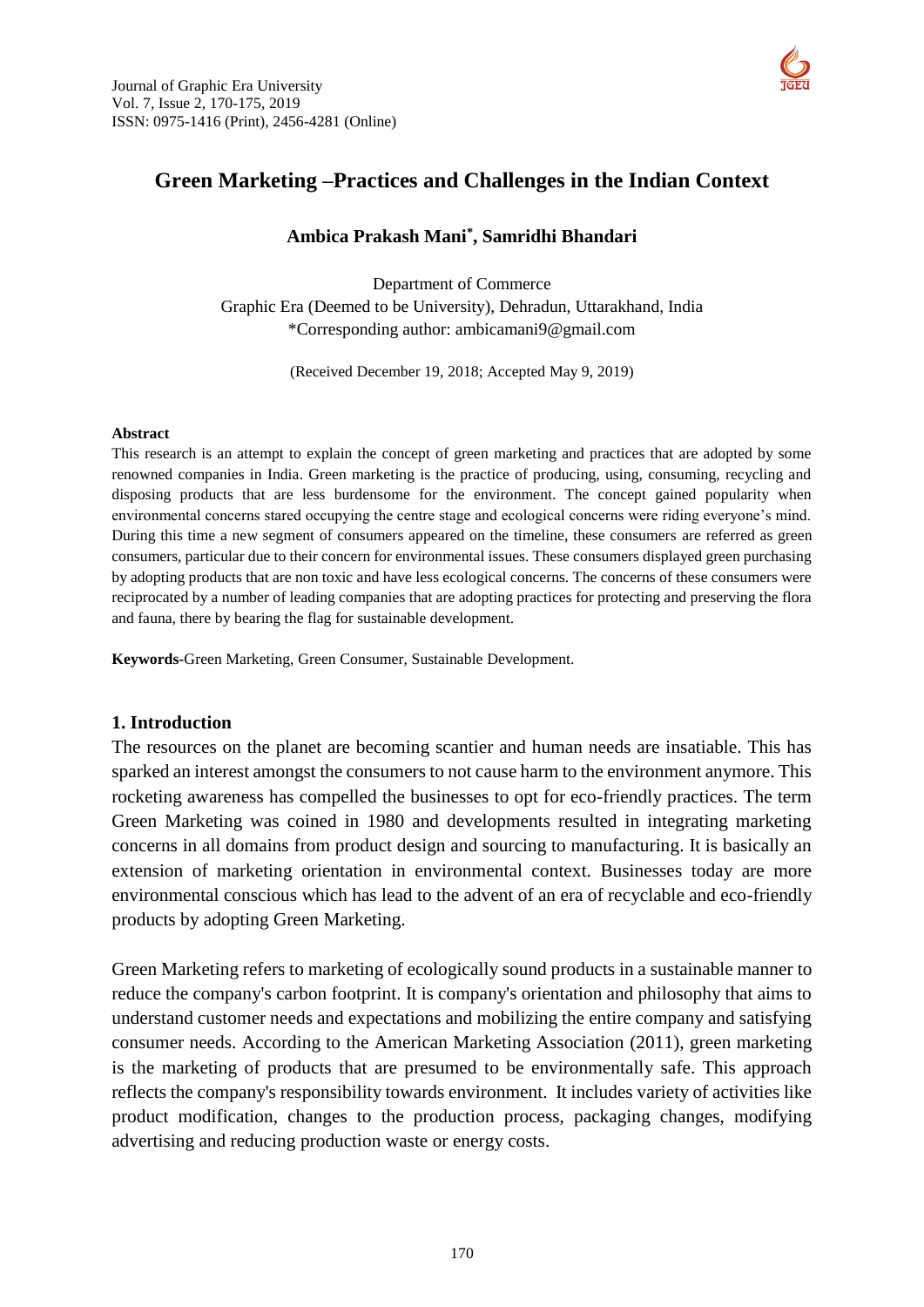

### **2. Research Methodology**

The research paper is exploratory in nature and is based on secondary data. A number of research papers published in renowned journal are studied to build conceptual basis of green marketing. Valuable insights about the green marketing practices have been gathered from companies websites. Other sources include conference proceedings and reports. The objectives of this research paper is as following:

- To understand the concept and importance of green marketing.
- To explore the different green practices adopted by renowned companies.
- To understand the challenges that exist in applying green practices.

### **3. Literature Review**

According to Chen and Chai (2010), the world increased enormously in the last decade and the resources started shrinking. As consumers now understand the impact of their buying habits and behavior on the environment, they've started adopting various green practices like recycling, saving paper and electricity, avoiding the use of aerosols, encouraging the use of biodegradable products, use of organic and vegan food, etc. This kind of responsible behaviour is needed as unplanned buying can severely and irrepairable damage the environment according to Grunert (1993). Pickett-Baker and Ozaki (2008) advocated that there exists a correlation between consumers' environmental beliefs and their confidence on the performance of green products. In a paper by Singh and Pandey (2012), it was noted that the Indian consumers were showing an increased interest in green products, and if the consumers are aware of the price, quality and features, performance and other benefits of different green products through green marketing, the use of such products will increase. Mishra and Sharma (2010) stated that Indian customers have faith in herbal and ayurvedic products, and have been using them for so many years for health and beauty purposes. There are a number of other studies that confirm that there is marked differences between the consumers beliefs and practices. Rokka and Uusitalo. (2008) claimed that the purchase behaviour of consumers having very high consciousness towards green marketing do not buy these products.

### **4. Historical Evolution**

Green Marketing came into existence in late 1880s after The American Marketing Association (AMA) held the first workshop on "Ecological Marketing" in 1975. Corporate Social Responsibility (CSR) reports started with an ice cream seller where the financial report was supplemented by a greater view on the company's environmental impact. In 1987, 'World Commission on Environment and Development' prepared a document that defined sustainable development as meeting "the needs of the present without compromising the ability of future generations to meet their own need". This came to be known as Brundtland. The need for green marketing arose when the realization about the limited nature of resources became appaerent. The first wave of green marketing occured when books on green marketing got published. The second wave emerged in the years after 2000 with CSR and the Triple Bottom Line (TBL)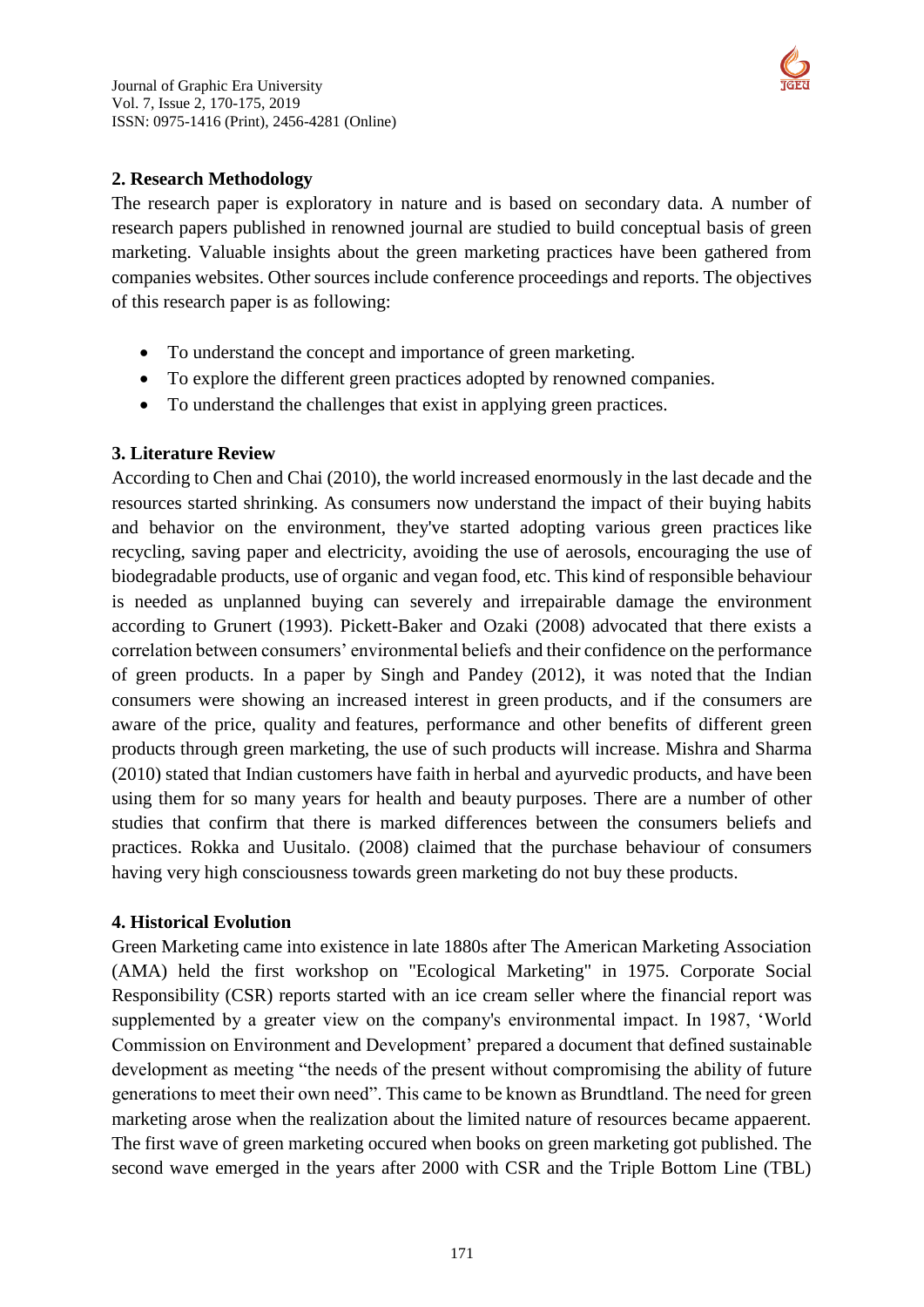

being widespread. A number of efforts were made at the macro level to spread awareness about green Marketing and scientific-environmental arguments were spread amongst the public.

Today's new marketing approach incorporates green marketing which involves a wide range of changes in process, manufacturing and promoting products and services that provide satisfaction to customers without causing any detrimental effect to the environment. As awareness about impeding environmental concerns like global warming and ozone layer depletion is increasing, more and more companies these days are becoming aware of the fact that they must also act in this regard in order to combat climate change. Apart from environmental concerns, green marketing also involves social and economic concerns. Even the consumers admire a healthy and better life and always desire to buy eco-friendly products. They feel a sense of satisfaction when they buy 'green' products as they feel that they have contributed their bit in protecting the environment. Eco-friendly products fulfill the following criteria.

- products that don't contain toxic material
- products that are recyclable and disposable
- products that don't cause pollution
- products that are produced naturally without harming any animal and nature
- products that are not tested on animals.

Green marketing should not be confused as a catch phrase. It is a marketing strategy and adopting it helps in winning trust and goodwill and gets often translated into bigger profits. Chauhan and Chaturvedi (2015) identified some key points for successful green marketing. Being genuine is recommended. This means that there is no difference between words and practice. The business practices are actually conducive for the environment. Spreading a word helps in bringing about the much needed education amongst the masses. The need to know and empower the customer is also needed or else the customer my completely ignore the offer without realizing the positive side of it. Transparency is equally valuable as it helps in building the legitimacy of the offer. A number of companies are adopting green marketing. Some initiatives of selected companies are as following.

### **5. TATA Motors**

Apart from petrol and diesel-run vehicles, the company sells vehicles like The Ace CNG, Indigo XL CNG running on alternate fuels such as CNG in the domestic markets. The Ace and Indica Electric Vehicles are available in its export markets. It makes efforts to make environment-friendly engines. Tata Motors was the first Indian company to introduce vehicles with Euro (emission) norms well ahead of the mandated date. Tata vehicles meet the European End-of-Life vehicle norms for maintenance of metallic and non-metallic balance in terms of materials used for manufacturing its cars.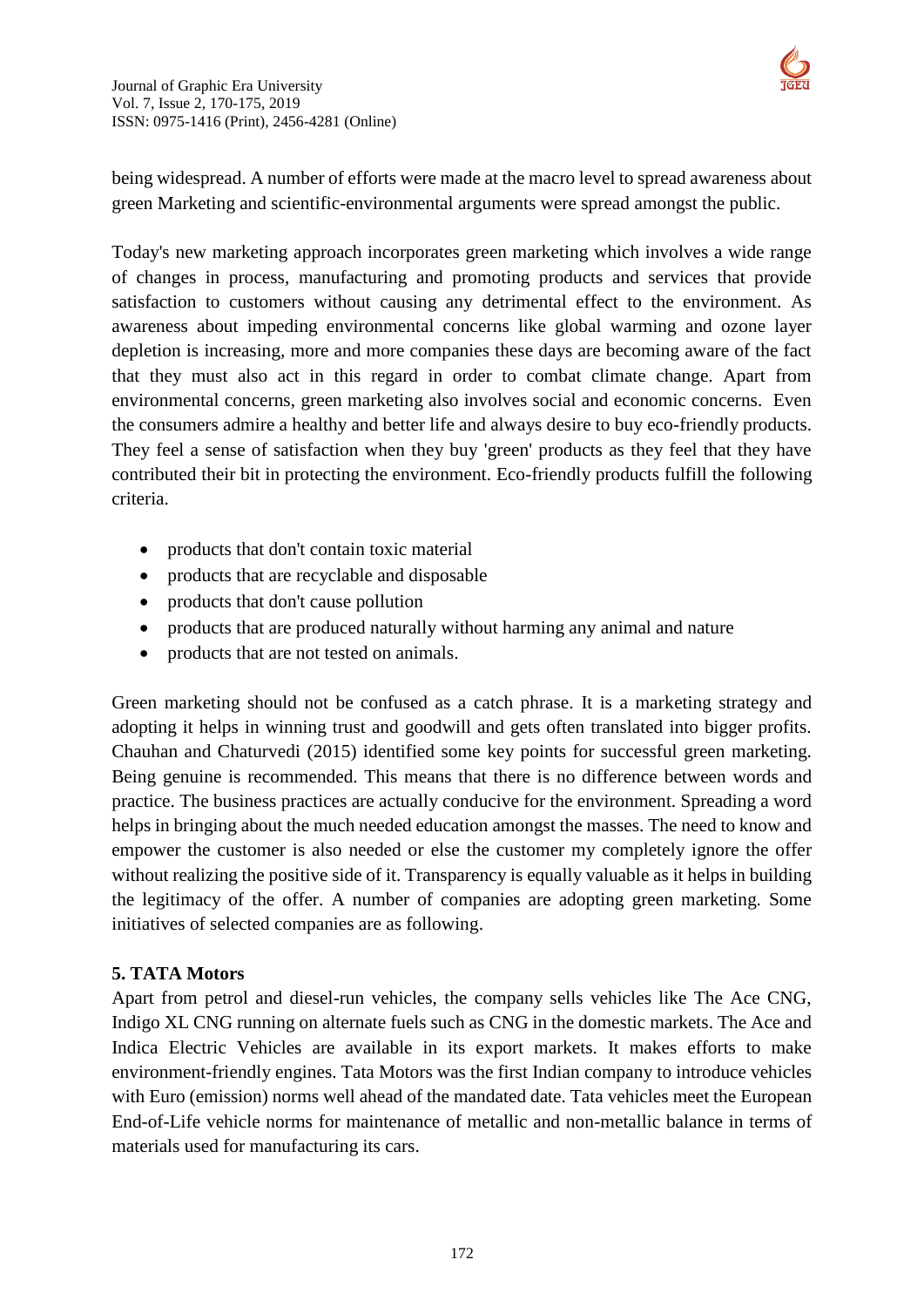

### **6. Taj Hotels**

Taj Hotels Resorts and Palaces follows green practices that conform with Green Globe Standards. It launched EARTH (Environment Awareness and Renewal at Taj Hotels), an initiative that works to minimize the impact of its businesses on the environment. Kitchen waste and dry leaves are converted into compost, wasted paper is recycled into writing pads,old bedsheets are used to make linen bags and cotton napkins. At Lake Palace, Udaipur which is in the middle of Pichola Lake, the Taj ensures avoiding spoiling the lake water and harming its marine life. The Taj Garden Retreat at Kumarakom, is located near the Vembanad Lake and the Kumarakom Bird Sanctuary which is home to vareity of migratory birds. The hotel uses special lighting to reduce the glare so as not to disturb animal life. In 2011, Taj Exotica Resort and Spa, Maldives in partnership with Ocean Dive Maldives initiated Reef Recharge, which is aimed to increase the coral coverage near the resort and create a healthy reef ecosystem. Rambagh Palace installed a 2.1 MW wind turbine generator at a wind farm at Kaladongar in Jaisalmer, which currently supplies 70% of annual electricity requirements of the Palace.

### **7. HP**

HP's inkjet recycling was introduced in 2005, and it achieved resource reduction through recycling. Between 2005 and 2010 recycling reduced the carbon footprint of the inkjet cartridges by 22 percent, cut fossil fuel use in half and reduced water use by 69 percent. It has launched various energy-efficiency programmes like Closed Loop recycling programme, the use of recycled content in hardware, HP Managed Print Services, innovative packaging and designs. Seagate Technology, a HP supplier, used 11 per cent less energy in 2013 to produce hard drives compared to its 2008 baseline. By 2020, the company aims to reduce its first-tier manufacturing and product transportation-related GHG emissions intensity by 20 percent.

### **8. Pepsi Co.**

Pepsi was awarded Stockholm Industry Water Award in 2012 for its efforts to reduce energy and water usage across its business operations. Its sustainability efforts also include working with farmers to monitor water usage and carbon emissions and maximize crop yields. In 2011, it launched a petroleum-free bottle which was 100% recyclable. It was made from bio-based raw materials, including switch grass, pine bark and corn husks. As part of its 2025 Performance with Purpose (PWP) agenda, it has pledged to reduce food waste by 50 percent in its direct operations by 2025.

## **9. Green Marketing Mix**

### *Product*

Product is referred to tangible component. Companies must produce eco-friendly products which apart from satisfying needs of customers also maintain ecological balance and do not cause harm to the environment.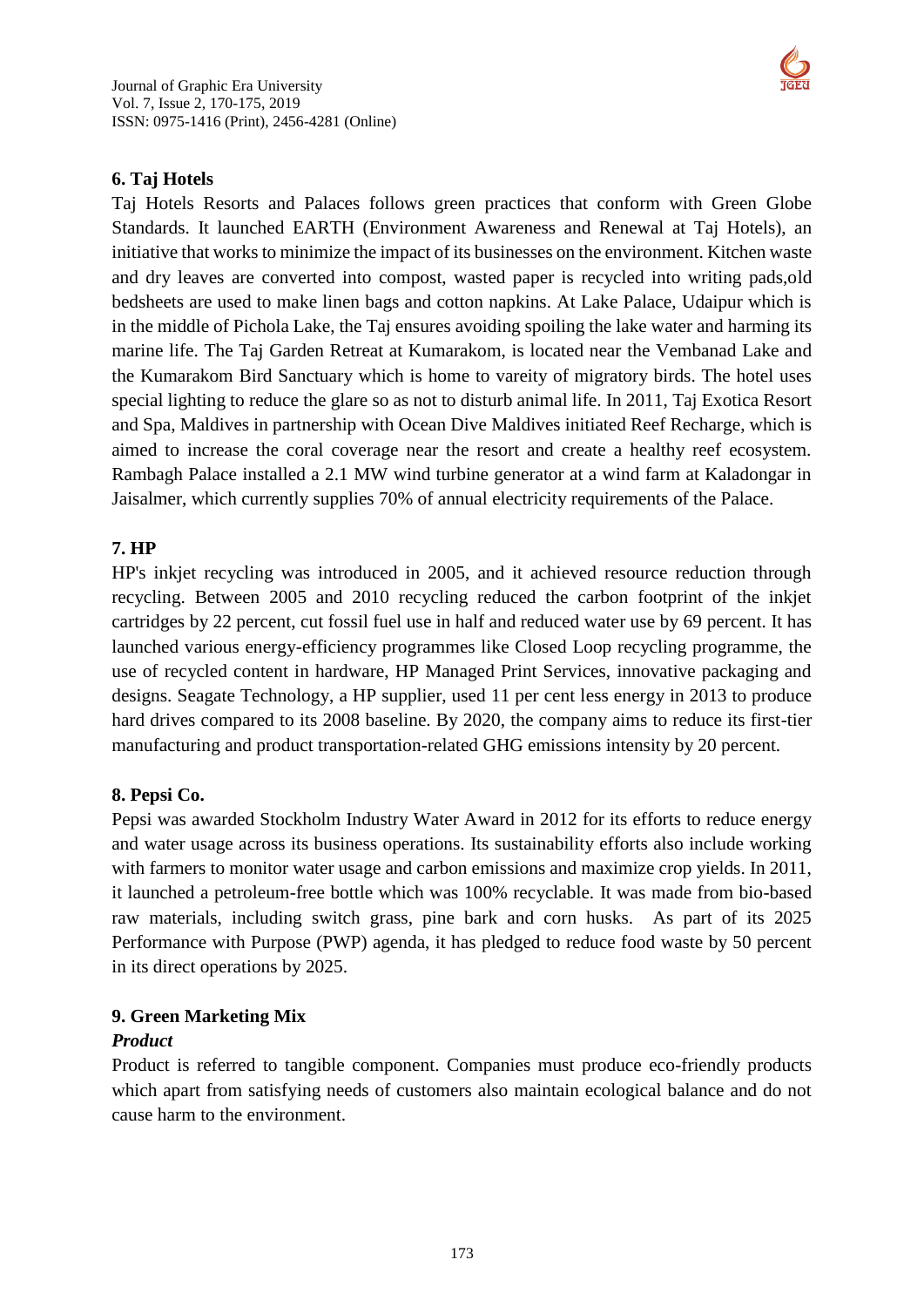

# *Price*

Most customers will be willing to pay for additional value if they feel that the product will really give them extra value. Price of eco-friendly products must be reasonable enough to encourage purchase.

# *Place*

Packaging addressing environmental concerns must be used. Companies should focus on ecological packaging and ensure that their logistics operations do not cause pollution. The usage of alternate, environmental friendly, biodegradable material may be focused upon to address environmental concerns.

## *Promotion*

Communication with various stakeholders must stress on environmental aspect. Advertisements must also present a corporate image of environmental responsibility. This also help in maintaining a good image and reputation of the company.

## **10. Challenges**

The biggest challenge in the application of green marketing practices is sustainability. The time taken for these practices to bear profits is long and often unpredictable as the initial stages of the implementation stages are associated with huge costs and often bring heavy expenses for the firm. The firms adopting theses practices should have a long term horizon. Secondly the efforts and patience of the firm goes unrewarded as customers look for convenience and cost advantage in patronizing the products and ignore the environmental concerns of the organization.

## **11. Conclusions and Road Ahead**

Green marketing is still in infancy stage. There is long way to go. There has been significant pressure from government bodies to incorporate green marketing practices. The lack of wide acceptability is due to half-hearted concerns. Some key concerns are regarding investments in R&D and sophisticated technology. Lack of awareness amongst masses is another area. Often the material that can be recycled is costly. Usually the consumers not willing to pay a premium for green products.

In order to protect the environment from degradation, it is essential for businesses to adopt green marketing and encourage people to adopt a green lifestyle by purchasing eco-friendly products. Owing to the increasing awareness about global warming and climate change, it's the duty of every company to look for solutions to maintain ecology. The same should also be translated in the buying behaviour of the consumers who should not only be appreciative but should adopt the products and be ready to bear the associated cost, as producing environmental friendly products require a mark up over the normal cost. Green Marketing is a vision and in the long term will not only help in reducing the costs but also improving the goodwill of the